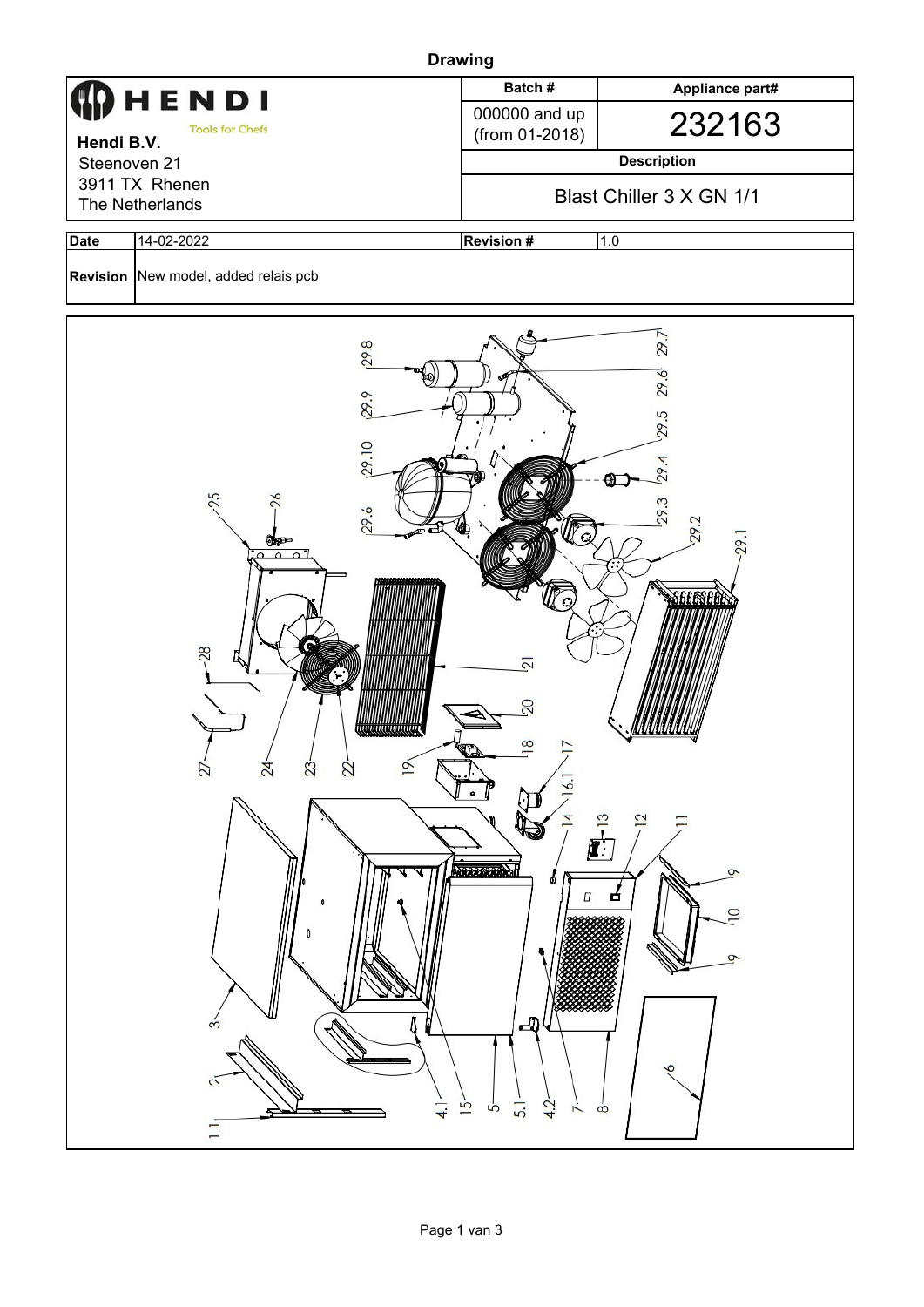**Bill of materials (BOM)**

|                           |                                                             |               | ווורט ווומנקוומו וט וווכן        |                              |                |  |  |
|---------------------------|-------------------------------------------------------------|---------------|----------------------------------|------------------------------|----------------|--|--|
|                           |                                                             |               | Batch#                           | Appliance part#              |                |  |  |
| HENDI                     |                                                             |               | 000000 and up                    |                              |                |  |  |
| <b>Tools for Chefs</b>    |                                                             |               | (from 01-2018)                   | 232163                       |                |  |  |
| Hendi B.V.                |                                                             |               |                                  |                              |                |  |  |
| Steenoven 21              |                                                             |               | <b>Description</b>               |                              |                |  |  |
| 3911 TX Rhenen            |                                                             |               | Blast Chiller 3 X GN 1/1         |                              |                |  |  |
| The Netherlands           |                                                             |               |                                  |                              |                |  |  |
| 14-02-2022<br><b>Date</b> |                                                             |               | 1.0<br><b>Revision#</b>          |                              |                |  |  |
|                           |                                                             |               |                                  |                              |                |  |  |
|                           | <b>Revision</b> New model, added relais pcb                 |               |                                  |                              |                |  |  |
|                           |                                                             |               |                                  |                              |                |  |  |
| Item                      | <b>Description</b>                                          | Part#         | Quantity                         | <b>Remark</b>                | <b>Picture</b> |  |  |
| 1,1<br>1,2                | Shelf holder bracket (right)<br>Shelf holder bracket (left) | n/a           | $\overline{2}$<br>$\overline{2}$ |                              |                |  |  |
| 2                         | Shelf holder                                                | n/a<br>943526 | 6                                |                              |                |  |  |
| 3                         | Housing panel (top)                                         | n/a           | 1                                |                              |                |  |  |
| 4,1                       | Door hinge (top)                                            | n/a           | $\mathbf{1}$                     |                              |                |  |  |
| 4,2                       | Door hinge (bottom)                                         | n/a           | 1                                |                              |                |  |  |
| 5                         | Door                                                        | n/a           | 1                                |                              |                |  |  |
| 5.1                       | Door closer                                                 | n/a           | 1                                |                              |                |  |  |
| 6                         | Door gasket                                                 | 948507        | $\mathbf{1}$                     |                              |                |  |  |
| $\overline{7}$            | Door sensor                                                 | 961964        | $\mathbf{1}$                     |                              |                |  |  |
| 8                         | Front panel                                                 | n/a           | $\mathbf{1}$                     |                              |                |  |  |
| 9                         | Water tray guide                                            | n/a           | $\overline{c}$                   |                              |                |  |  |
| 10                        | Water tray                                                  | n/a           | 1                                |                              |                |  |  |
| 11                        | Display sticker (Hendi)                                     | 943571        | 1                                |                              |                |  |  |
| 12                        | Switch                                                      | 205426        | 1                                |                              |                |  |  |
| 13                        | Main PCB                                                    | 943533        | 1                                |                              |                |  |  |
| 14                        | Housing plug (lower)                                        | n/a           | $\mathbf{1}$                     |                              |                |  |  |
| 15                        | Housing plug (upper)                                        | n/a           | 1                                |                              |                |  |  |
| 16,1                      | Wheel without brake                                         | n/a           | $\overline{2}$                   | Not available for this model |                |  |  |
| 16,2                      | Wheel with brake                                            | n/a           | $\overline{2}$                   | Not available for this model |                |  |  |
| 17                        | Foot                                                        | n/a           | $\overline{4}$                   |                              |                |  |  |
| 18                        | <b>Relais PCB</b>                                           | 958926        | 1                                |                              |                |  |  |
| 19                        | Capacitor (mains)                                           | 958933        | 1                                |                              |                |  |  |
| 20                        | Relais housing cover                                        | n/a           | $\mathbf{1}$                     |                              |                |  |  |
| 21                        | Protective grid                                             | n/a           | $\mathbf{1}$                     |                              |                |  |  |
| $\overline{22}$           | Fan mount                                                   | n/a           | 1                                |                              |                |  |  |
| $\overline{23}$           | Fan grid                                                    | n/a           | 1                                |                              |                |  |  |
| 24                        | Fan (evaporator)                                            | 928912        | 1                                |                              |                |  |  |
| 25                        | Evaporator                                                  | n/a           | 1                                |                              |                |  |  |
| 26                        | Themostatic valve                                           | n/a           | 1                                |                              |                |  |  |
| 27                        | Core temperature probe                                      | 943557        | $\mathbf{1}$                     |                              |                |  |  |
| 28                        | Room temperature probe                                      | 943540        | $\mathbf{1}$                     |                              |                |  |  |
| 29,1                      | Condensor<br>Fan blade                                      | n/a           | $\mathbf{1}$                     |                              |                |  |  |
| 29,2                      |                                                             | n/a           | $\overline{2}$                   |                              |                |  |  |
| 29,3                      | Fan (condensor)                                             | 951811        | $\overline{2}$                   |                              |                |  |  |
| 29,4                      | Drain pipe                                                  | n/a           | $\mathbf{1}$                     |                              |                |  |  |
| 29,5                      | Fan grid<br>Coolant valve                                   | n/a           | $\overline{2}$                   |                              |                |  |  |
| 29,6<br>29,7              | Dryer filter                                                | n/a<br>n/a    | 1<br>1                           |                              |                |  |  |
| 29,8                      | Liquid separator                                            | n/a           | $\mathbf{1}$                     |                              |                |  |  |
| 29,9                      | Liquids receiver                                            | n/a           | 1                                |                              |                |  |  |
| 29,10                     | Compressor                                                  | 956052        | 1                                |                              |                |  |  |
|                           |                                                             |               |                                  |                              |                |  |  |
|                           |                                                             |               |                                  |                              |                |  |  |
| n/a                       | -> not available                                            |               | nss                              | -> not sold separately       |                |  |  |